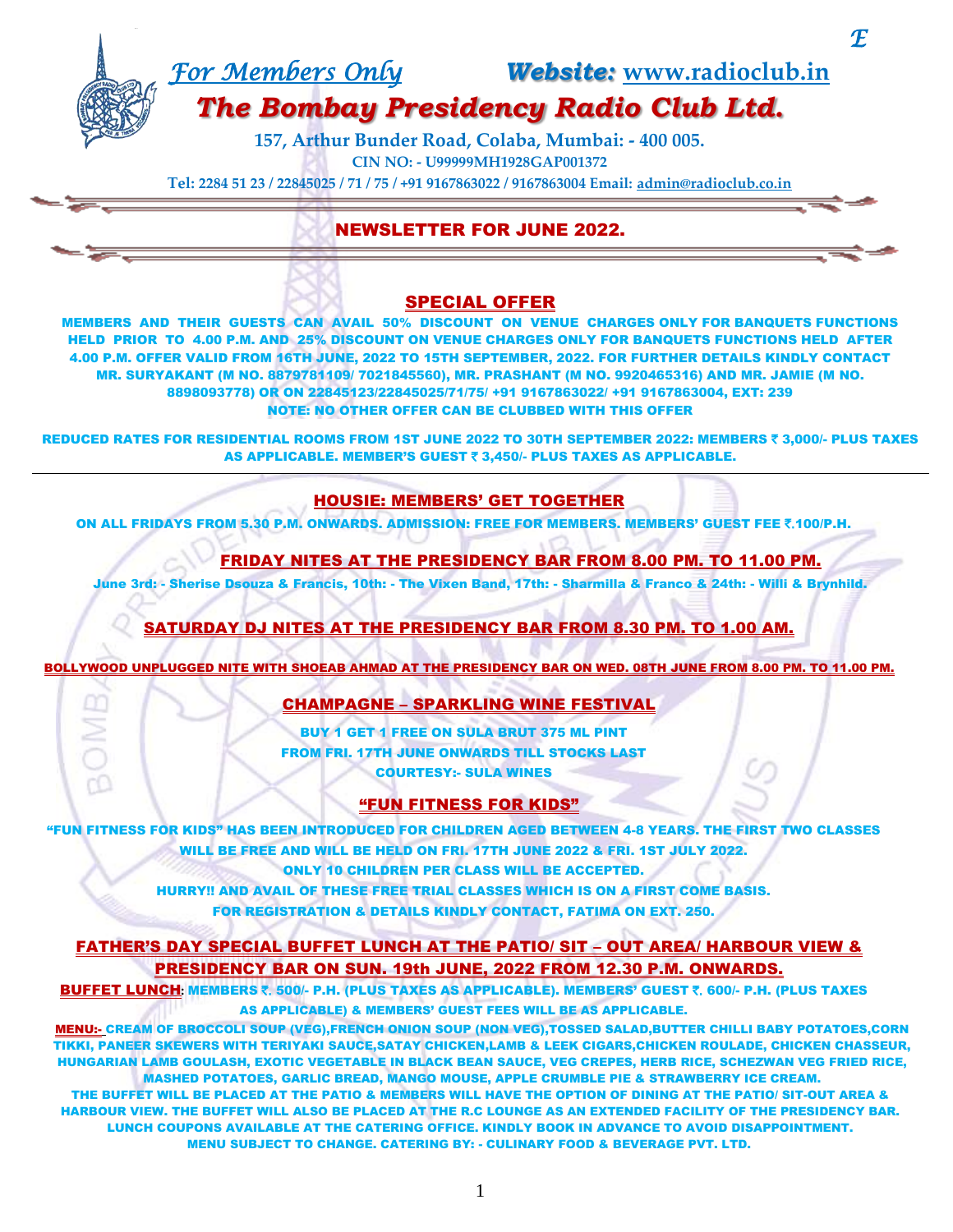### GET TOGETHER OF SENIOR MEMBERS' GROUP (REGISTERED MEMBERS ONLY) AT THE PRESIDENCY LOUNGE ON TUE. 28TH JUNE FROM 6.00 P.M. ONWARDS

REGISTRATION 6 P.M. FOLLOWED BY CAKE CUTTING & COMPLIMENTARY SNACKS. "COME AN SHAKE A LEG AND LEARN DANCING'' HAS BEEN ORGANIZED FOR THE SENIOR MEMBERS.

### RADIO CLUB'S SENIOR MEMBERS' GROUP

BE A PART OF OUR SENIOR MEMBERS' GROUP AND HAVE THE OPPORTUNITY TO INTERACT WITH EACH OTHER. CONFIRM YOUR REGISTRATION AT THE EARLIEST AND BE PROUD OF JOINING THIS EXTENDED FAMILY, TO ENJOY VARIOUS ENTERTAINMENT EVENTS ORGANIZED EVERY MONTH.

NEW REGISTRATIONS ARE OPEN FOR THE PERIOD 01/01/2022 TO 31/12/2022 FOR SENIOR MEMBERS 60 YEARS AND ABOVE AND THEIR SPOUSES BY PAYING ANNUAL SUBSCRIPTION 7. 400/- P.H. (PLUS TAXES AS APPLICABLE).

### RADIO WINE CLUB

RADIO WINE CLUB WAS LAUNCHED ON 25TH MAY 2022. A RARE WINE CLUB WITHIN A CLUB. A COMMENDABLE GATHERING OF WINE LOVERS, ENTHUSIASTS AND WINE LOVING MEMBERS OF RADIO CLUB, ENJOYED THE VARIETIES OF WINES OF VIRGIN HILLS AT THIS INAUGURAL SESSION. ONCE A MONTH, A SESSION WILL BE HELD BY DIFFERENT WINE COMPANIES FOR WINE TASTING, WINE PAIRING, WINE APPRECIATION, KNOWLEDGE OF WINE MAKING & SALES PROMOTIONS OF DIFFERENT KINDS OF WINES, ONLY FOR REGISTERED MEMBERS OF THIS WINE CLUB. ONLY FOR THOSE MEMBERS ABOVE 21 YEARS OF AGE.

THE CHARGES FOR MEMBERSHIP, VALID UPTO 31ST DEC. 2022, IS  $\bar{\tau}$ , 700/- P.H. (PLUS TAXES AS APPLICABLE) THE CHARGES FOR UNREGISTERED MEMBERS, IS  $\bar{\epsilon}$ , 200/- P.H. (PLUS TAXES AS APPLICABLE) PER SESSION THE CHARGES FOR MEMBERS' GUESTS IS ₹. 300/- P.H. (PLUS TAXES AS APPLICABLE) PER SESSION IN ADDITION TO USUAL RECEPTION GUEST FEES AS APPLICABLE. FORMS ARE AVAILABLE AT THE RECEPTION DESK.

> FOR REGISTRATION & DETAILS KINDLY CONTACT FATIMA ON EXT. 250. FOR RADIO WINE CLUB SESSION IN JUNE, PLEASE CHECK NOTICE BOARD

THE MEMBERS ALREADY REGISTERED WILL RECEIVE A WHATSAPP MESSAGE, GIVING THE DETAILS OF THE RADIO WINE CLUB SESSION TO BE HELD IN THE MONTH OF JUNE.

### DUE TO OVERWHELMING RESPONSE, MEMBERS CAN NOW HAVE THEIR KITTY PARTIES & CORPORATE MEETS (MON. TO SAT.) OVER THE SET LUNCH MENU 1: VEG ₹. 400/- P.H. PLUS TAXES AS APPLICABLE & NON VEG  $\bar{\tau}$ , 500/- P.H. PLUS TAXES AS APPLICABLE & SET LUNCH MENU 2: VEG  $\bar{\tau}$ , 550/- P.H. PLUS TAXES AS APPLICABLE & NON VEG ₹. 650/- P.H. PLUS TAXES AS APPLICABLE AT THE HARBOUR VIEW / PRESIDENCY BAR ONLY (MINIMUM 3 PAX).

Set Lunch Menu 1 : - SOUP (ANY 1) : CREAM OF TOMATO, CREAM OF MUSHROOM, SWEET CORN VEG & VEG MANCHOW. STARTER (ANY 2):- VEG: PANEER PAPDI, HARA BHARA KABAB, PANEER PUDINA KABAB, KUNG PAO PANEER, VEG SPRING ROLL, ONION PANCAKES, VEG WONTON, CHOW CHU POTATOES, CRISPY POTATO SKINS & MESSY FRIES. <mark>NON VEG: BLACK PEPPER CHICKEN,</mark> CHICKEN TIKKA, PEPPER CHICKEN, GIN CHICKEN, CHICKEN SEEKH, FISH FINGERS, HAKKA FISH & FISH KOLIWADA. MAIN COURSE (ANY 1):- VEG: BUTTER PANEER MASALA WITH 2 ROTI'S, VEG BIRYANI WITH RAITA, VEG FRIED RICE WITH VEG SHANGHAI, PENNE PASTA WITH VEGGIES IN CREAMY TOMATO SAUCE & GARLIC ROLL, BAKED VEGETABLE AU GRATIN. NON VEG: CHICKEN TANDOORI MASALA WITH 2 ROTI'S, CHICKEN BIRYANI WITH RAITA, EGG FRIED RICE WITH CHICKEN SHANGHAI, GRILLED CHICKEN PEPPER SAUCE, GRILLED FISH MUSTARD SAUCE. DESSERT (ANY 1): CHOICE OF ICE CREAM, KULFI & RADIO SUNDAE.

Set Lunch Menu 2 : - SOUP (ANY 2) :- CREAM OF TOMATO/ CREAM OF MUSHROOM/SWEET CORN VEG / VEG MANCHOW /SWEET CORN CHICKEN/ CHICKEN MANCHOW. STARTER (ANY 4):- VEG: ALOO CORN TIKKA/PANEER PAPDI/PANEER TIKKA/HARA BHARA KABAB/PANEER PUDINA KABAB/KUNG PAO PANEER/VEG SPRING ROLL/ONION PANCAKES/VEG WONTON/CHOW CHU POTATOES/CRISPY POTATO SKINS/ MESSY FRIES/THIN CRUST PIZZA MARGARITA/MIX BHAJIYAS/VEG PATTI SAMOSAS. NON VEG: BLACK PEPPER CHICKEN/CHICKEN TIKKA/FRIED PEPPER CHICKEN/GIN CHICKEN/CHICKEN SEEKH/FISH FINGERS/HAKKA FISH / FISH KOLIWADA/SOYA WINE CHILLI FISH/CHICKEN PATTI SAMOSAS/CHICKEN STEAMED WONTON/SATAY CHICKEN/HONEY PEPPER CHICKEN/CHICKEN LOLLIPOP/LACHAOKE CHICKEN. MAIN COURSE (ANY 3):-VEG: BUTTER PANEER MASALA WITH ROTI/LAHSOONI PALAK PANEER WITH ROTI/VEG HUNGAMA WITH ROTI/KOFTA LAHORI/VEG BIRYANI WITH RAITA/VEG FRIED RICE WITH CHOICE OF VEG GRAVY/SCHEZWAN NOODLES WITH CHOICE OF VEG GRAVY/PENNE PASTA WITH VEGGIES IN CREAMY TOMATO SAUCE & GARLIC ROLL/BAKED VEGETABLE AUGRATIN. NON VEG: CHICKEN TANDOORI MASALA WITH ROTI/BHUNA CHICKEN/KADHAI CHIKEN/RESHMI CHICKEN MASALA/ MUTTON KHADA MASAL/KHEEMA HYDRABADI/CHICKEN BIRYANI WITH RAITA/EGG FRIED RICE WITH CHOICE OF CHICKEN GRAVY/CHICKEN STROGANOFF/GRILLED CHICKEN PEPPER SAUCE/GRILLED FISH MUSTARD SAUCE/GRILLED FISH IN LEMON BUTTER GARLIC SAUCE. DESSERT (ANY 2):- CHOICE OF ICE CREAM/KULFI / RADIO SUNDAE/LAYERED CHOCOLATE MOUSSE/GULAB JAMUN.

THE SET LUNCH MENU WILL ONLY BE AVAILABLE IF ALL PERSONS ON THE TABLE ARE OPTING FOR THE SET LUNCH MENU. NO PARCEL OF LEFT OVER FOOD/ TAKE AWAY IS PERMITTED.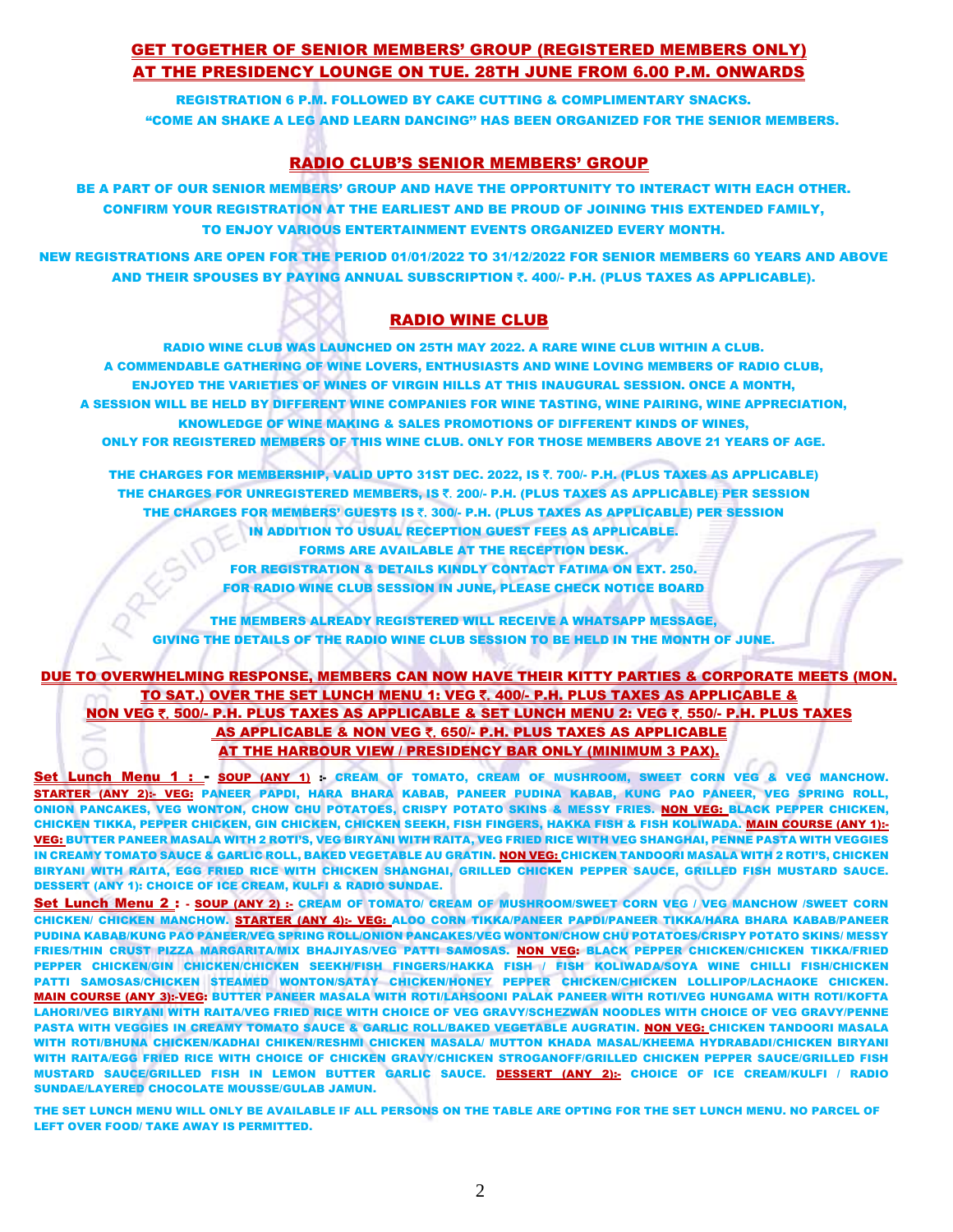#### SPORTS NEWS

RADIO TURF: FOR SPORTS ACTIVITIES SUCH AS: CRICKET, FOOTBALL BASKETBALL, VOLLEYBALL, THROW BALL, AIR BADMINTON ETC, AT RADIO TURF. FOR REGISTRATION & DETAILS CONTACT IRFAN KAJIYANI ON 9004894273.

BILLIARDS, SNOOKER & POOL: COACHING CLASSES FOR MEMBERS AND MEMBERS CHILDREN CONTACT MARKER GOVIND RATHOD ON 9082363608. TIMING: 1.30 P.M. TO 5.30 P.M. ONE HOUR SLOT. MEMBERS WISHING TO AVAIL THIS FACILITY CAN CHOOSE THEIR ONE – HOUR COACHING THRICE A WEEK MONDAYS, WEDNESDAYS, FRIDAYS OR TUESDAYS, THURSDAYS AND SATURDAYS COACHING FEES ₹. 700 /- P.M PLUS TAXES AS APPLICABLE PLUS USUAL TABLE CHARGES APPLICABLE.

SWIMMING COACHING CLASSES BY AJIT SINGH, FOR CHILDREN AGED BETWEEN 4 TO 10 YEARS. FOR REGISTRATION & DETAILS CONTACT MS. AMRITA MEHROTRA ON. : 8879087550.

ADVANCE SWIMMING COACHING CLASSES BY TEJAS PATHARE OF WATER RHYTHM ACADEMY FOR CHILDREN FROM MONDAY TO FRIDAY – 6.30 P.M. TO 8.00 P.M. FOR REGISTRATION AND DETAILS CONTACT MS. AMRITA MEHROTRA ON 8879087550.

SWIMMING COACHING CLASSES BY PANDURANG KAMBLE FOR ADULT MEMBERS FROM WEDNESDAY TO SUNDAY MORNINGS 9.30 AM TO 10.30 AM. REVISION OF SWIMMING COACHING CLASSES BY PANDURANG KAMBLE FOR MEMBERS CHILDREN FROM WEDNESDAY TO SUNDAY MORNINGS FROM 9.30 AM TO 10.30 AM AND ON THURSDAY, FRIDAY AND SATURDAY EVENINGS FROM 5.00PM TO 7.00 PM. COACHING FOR ADULT MEMBERS `. 1500/- P.M. AND MEMBERS CHILDREN `. 1000/- P.M. PLUS TAXES AS APPLICABLE. SWIMMING POOL CHARGES AS APPLICABLE TO BOTH. REGISTER AT THE SWIMMING POOL HELP DESK.

YOGA CLASSES: ON EVERY MONDAYS, WEDNESDAYS & FRIDAYS FROM 7.00 PM. TO 8.00 PM. FOR REGISTRATION & DETAILS KINDLY, CONTACT MS. BELLA ON 98198 28963.

BADMINTON COURT: THE BADMINTON COURT WILL REMAIN SHUT DUE TO SCHEDULED MAINTENANCE WORK UNTIL FURTHER NOTICE.

#### INTER CLUB TABLE TENNIS TOURNAMENT 2022

THE FOLLOWING TWO TEAMS REPRESENTING THE BOMBAY PRESIDENCY RADIO CLUB LIMITED ARE PARTICIPATING IN THE INTER CLUB TOURNAMENT:

TEAM (A): AAMIR SUMAR, IDHANT ENGINEER, MOHIT BELLANI, NIKHIL MANSUKHANI & AATIF SUMAR.

TEAM (B): RAJKARAN CHAWLA, KRISH KRIPALANI, VARUN DESAI, JALAJ MALHOTRA & ADITYA SHIRODKAR.

THE MANAGEMENT WISHES BOTH THE TEAMS ALL THE VERY BEST

FOR THE PRESENT AS WELL AS FUTURE TOURNAMENTS.

SWIMMING POOL: CONGRATULATIONS TO OUR MEMBERS CHILDREN: SUMER MEHROTRA FOR WINNING SILVER MEDALS IN 200 M. FREESTYLE & IN 50 M. FREESTYLE AND CONGRATULATIONS TO SAMAIRA MEHROTRA, TYRA DALAL & HUZAIFA POONAWALA FOR THEIR EXCELLENT PERFORMANCE IN REPRESENTING RADIO CLUB AT THE SWIM MEET UNDER THE AUSPICES OF GREATER MUMBAI AMATEUR AQUATIC ASSOCIATION ON 14TH, 15TH & 16TH MAY 2022. THEY ARE BEING COACHED BY MR. TEJAS PATHARE AT RADIO CLUB. THE MANAGEMENT WISHES THEM ALL THE VERY BEST FOR FUTURE TOURNAMENTS.

#### \_\_\_\_\_\_\_\_\_\_\_\_\_\_\_\_\_\_\_\_\_\_\_\_\_\_\_\_\_\_\_\_\_\_\_\_\_\_\_\_\_\_\_\_\_\_\_\_\_\_\_\_\_\_\_\_\_\_\_\_\_\_\_\_\_\_\_\_\_\_\_\_\_\_\_\_\_\_\_\_\_\_\_\_\_\_\_\_\_\_\_\_\_\_\_\_\_\_\_\_\_\_\_\_\_\_\_\_\_\_\_\_\_\_\_\_\_\_\_\_\_\_\_\_\_\_\_\_\_\_\_\_\_\_\_\_\_\_\_\_\_\_\_\_\_\_\_\_\_\_\_\_\_\_\_\_\_\_\_\_\_\_\_\_\_\_\_\_\_\_\_\_\_\_\_\_\_\_\_\_\_\_\_\_\_\_\_\_\_\_\_\_\_\_\_\_\_\_\_\_\_\_\_\_\_\_\_\_\_\_\_\_\_\_\_\_\_\_\_\_\_\_\_\_\_\_\_\_\_\_\_\_\_\_\_\_\_\_\_\_\_\_\_\_\_\_\_\_\_\_\_\_\_\_\_\_\_\_\_\_\_\_\_\_\_\_\_\_\_\_\_\_\_\_\_\_\_\_\_\_\_\_\_\_\_\_\_\_\_\_\_\_\_\_\_\_\_\_\_\_\_\_\_\_\_\_\_\_\_\_\_\_\_\_\_\_\_\_\_\_\_\_\_\_\_\_\_\_\_\_\_\_\_\_\_\_\_\_\_\_\_\_\_\_\_\_\_\_\_\_\_\_\_\_\_\_\_\_\_\_\_\_\_\_\_\_\_\_\_\_\_\_\_\_\_\_\_\_\_\_\_\_\_\_\_\_\_\_\_\_\_\_\_\_\_\_\_\_\_\_\_\_\_\_\_\_\_\_\_\_\_\_\_\_\_\_\_\_\_\_\_\_\_\_\_\_\_\_\_\_\_\_\_\_\_\_\_\_\_\_\_\_\_\_\_\_\_\_\_\_\_\_\_\_\_\_\_\_\_\_\_\_\_\_\_\_\_\_\_\_\_\_\_\_\_\_\_\_\_\_\_\_\_\_\_\_\_\_\_\_\_\_\_\_\_\_\_\_\_\_\_\_\_\_\_\_\_\_\_\_\_\_\_\_\_\_\_\_\_\_\_\_\_\_\_\_\_\_\_\_\_\_\_\_\_\_\_\_\_\_\_\_\_\_\_\_\_\_\_\_\_\_ DANCE CLASSES

DANCE YOUR WAY TO HEALTH AND HAPPINESS: - DANCES THAT WILL BE TAUGHT ARE LATIN AMERICAN, CHA CHA, CHA, RUMBA SAMBA, ROCK & ROLL, BALLROOM, FOXTROT, WALTZ, DISCO – LINE DANCING, FOLK DANCING.TIMING – 6.00 P.M. TO 7.00 P.M. ON FRIDAYS. FEES 2000/- PER MONTH FOR 4 CLASSES. DE STRESS THROUGH DANCE. PHONE:- 9821011921 ROHINTON MASTER. DANCING HELPS IN CO-ORDINATION AND MEMORY – INSTILS GRACE, HELPS TO LOOSE WEIGHT AND UPLIFTS THE SPIRIT.

#### CONGRATULATION TO THE WINNERS OF THE MEMBERS' HOUSIE CHAMPIONSHIP 2022

WINNER :- KASTUR SHAH 1ST RUNNER UP :- ASHISH A. MISTRY 2ND RUNNER UP :- MORVARID F. TAFTY

### ADDITIONAL ONLINE PAYMENT FACILITY

LINK: - <https://radioclubportal.in/> IS PROVIDED TO THE MEMBERS VIA SMS FROM BP-BPRCL AFTER THEIR MONTHLY STATEMENT IS GENERATED EVERY MONTH ALONG WITH THE OUTSTANDING AMOUNT & DUE DATE.

THEN CLICK ON THE LINK, "THE MEMBER PORTAL" PAGE WILL OPEN.

MEMBERS CAN THEN CHANGE THE AMOUNT THEY WISH TO PAY IN THE SAME BOX WHERE THE OUTSTANDING AMOUNT IS DISPLAYED. CLICK ON "PAYNOW" TO MAKE THE PAYMENT.

THEN THE SBI E-PAY PAGE WILL OPEN, VARIOUS ONLINE PAYMENT MODES WILL BE DISPLAYED ON THE SBI E-PAY PAGE.

AFTER MAKING THE PAYMENT SUCCESSFULLY AN AUTOMATED EMAIL WILL BE SENT TO THE RESPECTIVE MEMBER. PROCESSING FEES OF SBI ARE APPLICABLE. Email the details of payment made by you to [onlinepayment@radioclub.co.in](mailto:onlinepayment@radioclub.co.in)

### NEW EMAIL ADDRESSES

#### RADIO CLUB NOW HAS A NEW EMAIL ADDRESS

admin@radioclub.co.in

MEMBERS SHOULD NOT SEND ANY CORRESPONDENCE VIA EMAILS TO radioclub05@gmail.com &radclubmumbai@gmail.com.

FURTHER NOTE THAT THE FOLLOWING DEPARTMENTS SHOULD BE CONTACTED ON THE EMAIL ADDRESSES LISTED BELOW

- 1. FOR BANQUETS BOOKINGS banquets@radioclub.co.in
- 
- 2. FOR ROOM BOOKINGS roomreservations@radioclub.co.in
- 3. FOR MEMBERS QUEIRES [memberqueries@radioclub.co.in](mailto:memberqueries@radioclub.co.in)
- 4. FOR DETAILS OF ONLINE PAYMENTS onlinepayments@radioclub.co.in